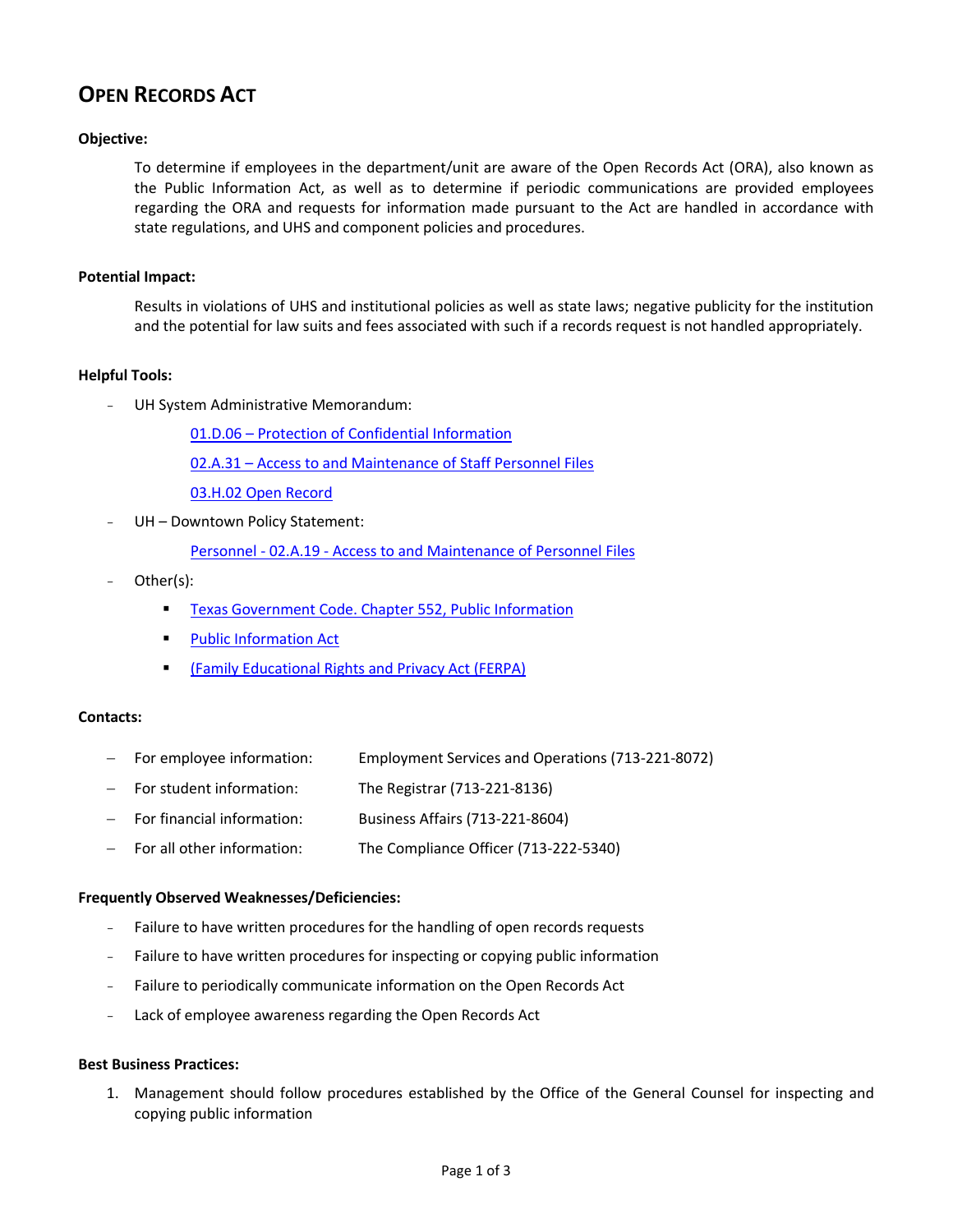- 2. Management should establish written procedures for responding to requests for information made under the Open Records Act
- 3. Employees should promptly submit all requests for records to the Office of General Counsel, UHS
- 4. All information to be released should be sent to the Office of General Counsel for review and final release to the requestor
- 5. All requests for information under the Open Records Act should be submitted in writing. Persons making verbal requests should be asked to submit their request in writing
- 6. Retain copies of all written requests for information

**Case Scenario:** The receptionist in the Student Activities Center receives a telephone call from a local gym requesting the names, home addresses, telephone numbers, projected graduation date, and ages of all student employees. The person calling from the gym tells the receptionist that this information must be made available as required under the Open Records Act. The receptionist replies that she will be glad to send the information by the following afternoon and asked if it could be sent electronically. The representative from the Gym is very happy to hear the information would be sent the next day, provides her e-mail address and fax, and then ends the telephone call. Was this request for information properly handled?

**Case Scenario Answer:** Several issues exist here. The request for information under the Open Records Act was done via telephone and not submitted in writing. The request included protected information that is not subject to disclosure in an open records request. The receptionist committed the employer to providing information that should not be released without approval from the Office of General Counsel. Finally, if the request included information that should never be sent via fax or electronically without making sure that the proper safeguards are in place, including verification of the identity of the person making the request.